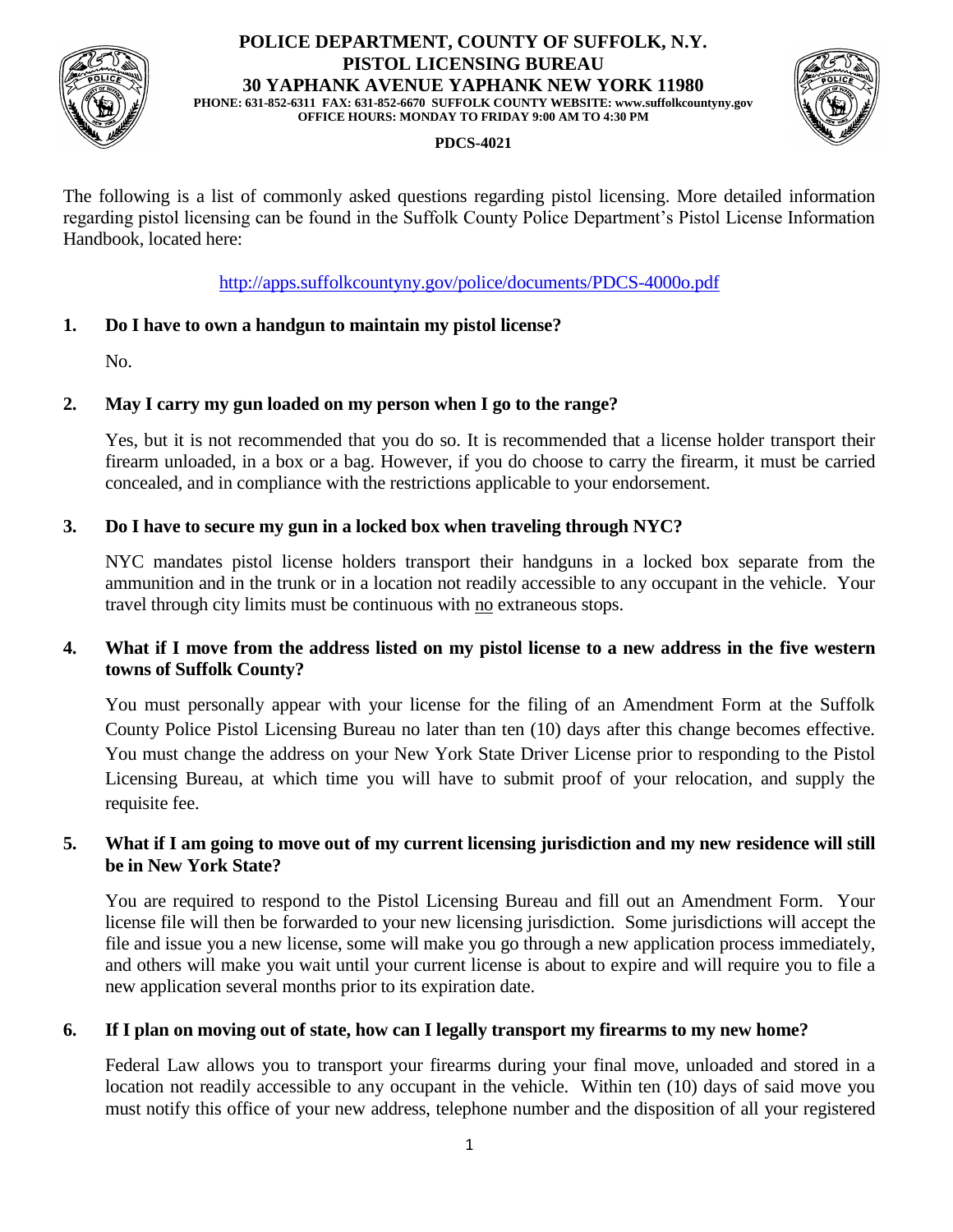handguns. We strongly recommend you check with local authorities before you relocate to determine what licensing laws you must comply with, if any.

## **7. As a New York State pistol license holder, how do I buy a handgun from someone in another state and register it in New York State?**

The handgun must be shipped from a licensed gun dealer in the originating state to a licensed New York State Dealer in Firearms. You will have to obtain a purchase document from the Pistol Licensing Bureau and submit to and pass a NICS check before you can take possession of the handgun from that New York State dealer.

#### **8. Can anyone with a Federal Firearms License receive a handgun for me?**

No, although a Federal Firearms License (FFL) may be all a person needs in some states, New York State also requires in addition to the FFL, a New York State Dealer in Firearms License when receiving and shipping handguns. The only exception to that rule is the shipping to and from a gun manufacturer i.e., Smith & Wesson or Glock, for repairs. A handgun can be shipped directly to a manufacturer by its registered owner via common carrier, second-day air, or faster. The repaired firearm can then be shipped directly back to the registered owner. A replacement firearm for one that cannot be repaired **must** be shipped to a New York State Dealer in Firearms.

## **9. What do I need to purchase a handgun?**

You must respond to the Pistol Licensing Bureau with a bank check, personal check or money order as well as a receipt from a NYS Dealer in Firearms indicating the make, model, type, caliber and serial number of the firearm(s) being purchased to obtain purchase documents for same. The cost is \$5.00 for each handgun and an additional \$5.00 for any other applicable amendment to the license.

#### **10. Do you take cash?**

No, we are not authorized to take any form of payment other than a bank check, personal check or money order.

#### **11. Who do I make out the check to?**

Checks must be made out to SCPD.

# **12. My license is under suspension, am I still required to abide by the handbook?**

Yes. The laws, rules, regulations, and requirements of this handbook apply to all licensees, including while under suspension.

## **13. I just received a Notice of Suspension. Can I sell my handguns to a gun dealer or transfer them to an immediate family member?**

No. Only after the handguns have been surrendered may they be transferred in accordance with state and federal law.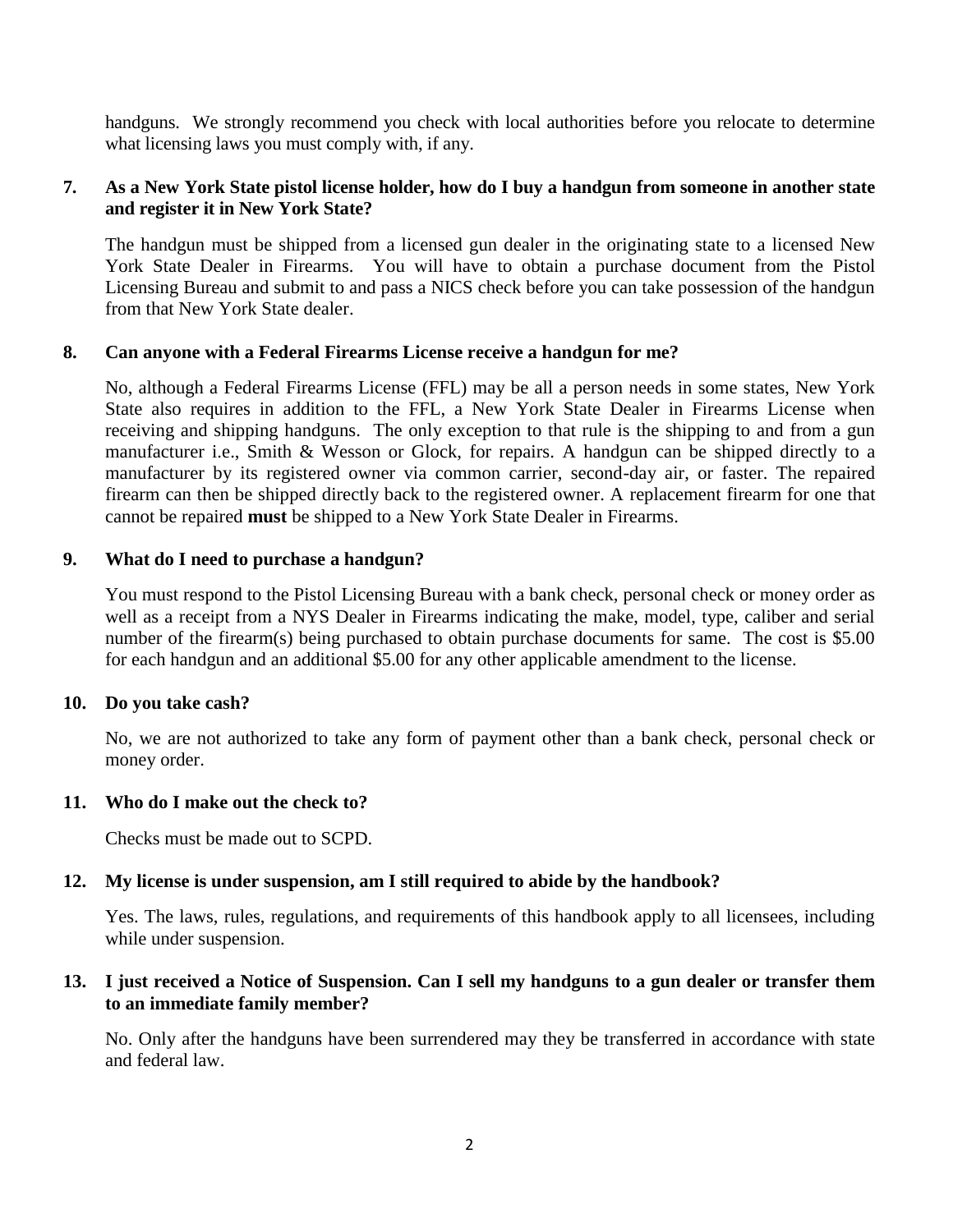#### **14. When are pistol license renewal applications mailed?**

Renewal applications are generally mailed two (2) months prior to the license expiration date. You are responsible to know when your license is about to expire. Renewing a pistol license is your responsibility. If your license is not renewed within thirty days after its expiration, the license will be cancelled and you will be required to surrender all handguns.

## **15. If I change my residence, will the Post Office forward my renewal package?**

No, renewal packages will not be forwarded. If you change your residence, you are required by law to file an amendment form within ten (10) days of your move. If you make the proper notification, the package will be mailed to your current address.

## **16. On my renewal application, who do I list as the person to safeguard my weapons? Do they have to have a license?**

You are to designate a responsible person who will agree to surrender or facilitate the surrender of your handguns for safekeeping in the event of your hospitalization, and/or incapacitation. In the event of your death such designee must legally dispose of your guns within fifteen (15) days. It is NOT necessary such person has a pistol license.

## **17. For a renewal, what do I need for proof of residency? Can I show my Driver License?**

A Driver License alone is not an acceptable document to confirm residency. You must additionally produce a voter registration card, tax statement, utility bill, cable bill, telephone bill, etc.

#### **18. What does the NYSID box represent that I see on my renewal application?**

That number is issued by the New York State Department of Criminal Justice to identify you from the thousands of other residents that have had their fingerprints submitted to the state for criminal history searches. Your NYSID number is listed on the rear of your renewal instructions.

## **19. On your renewal application you have a question that asks if I have been arrested or summoned to court. What if I was arrested since my last renewal and I already notified you about it. Do I still have to indicate it on the application?**

Yes, indicate the nature of the charge and insert in the space after that question: "ALREADY INVESTIGATED BY YOUR OFFICE". No additional notarized statement will be necessary.

#### **20. Do I have to bring my guns in for inspection when I renew my pistol license?**

No, unless specifically requested to do so.

## **21. Is there a limit to the number of guns I can own?**

No.